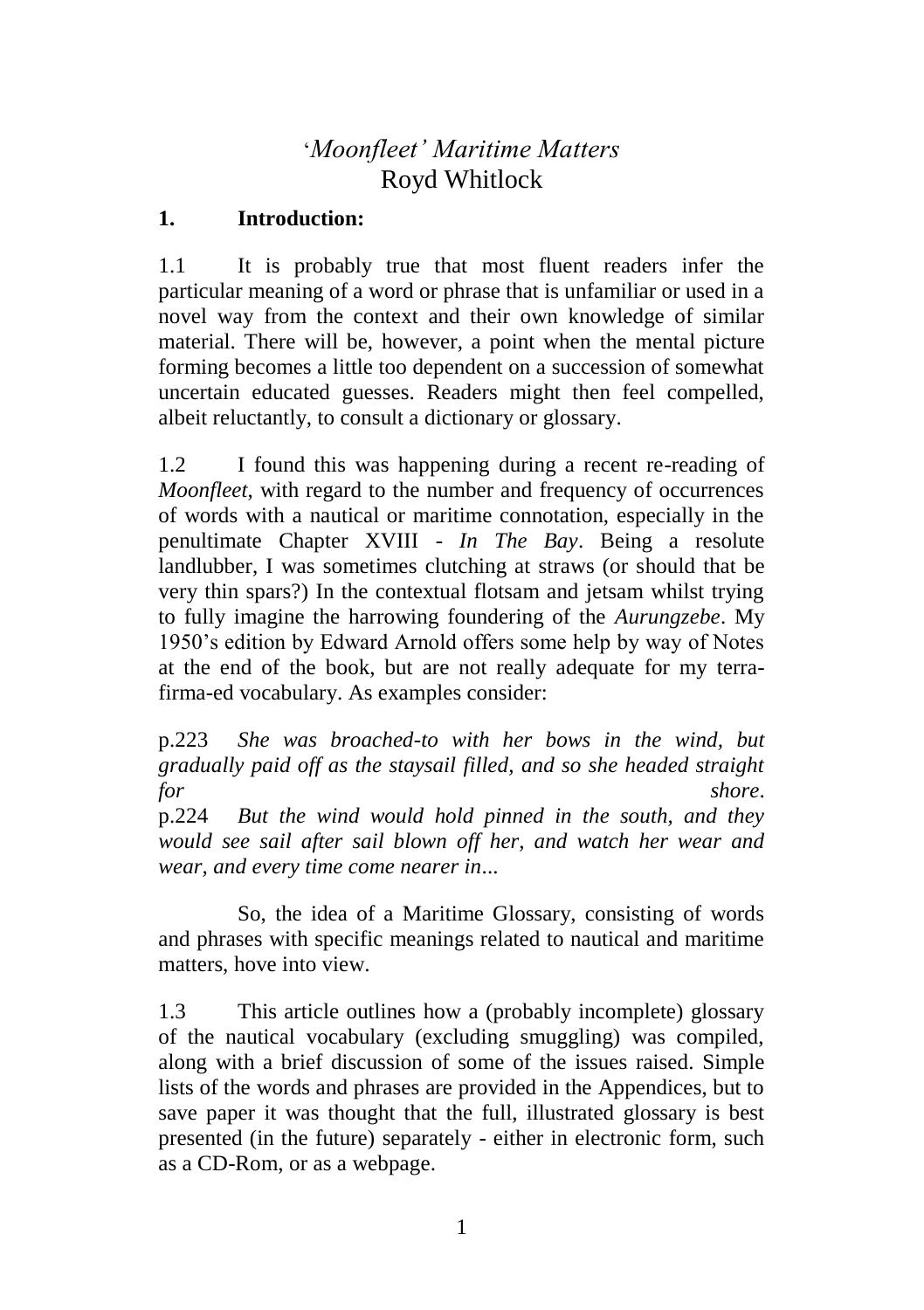1.4 The primary function of the Maritime Glossary (MG) is to assist readers in clearly understanding the text by forming an accurate mental (re)construction. It might be used also for the odd pub quiz. More ambitiously, I thought that to write, for example, a 'faithful' screenplay, a true visualisation of the maritime moments would be vital in the first instance.

# **2. Procedures:**

2.1 I first re-read the story, writing down each likely word on a 3" x 5" index card. Whether deliberate or merely an artefactual feature of English, the same word was used by JMF with two different meanings on a number of occasions - and this caused some momentary confusion (e.g. 'Keel' 'yard'). Erring on the side of caution, all words were included which were used in any way that might have a nautical connotation which is capable of objective assessment. This avoided introducing subjective assessments of the likely nautical reading vocabulary of readers. No judgement of the significance of a word or its use and of the degree of esotericism or/and archaism was made. By this means it is hoped the utility of the Glossary is decided by the reader's needs, rather than the compiler's biases.

2.2 Next the meaning of each word as it best seemed to fit the story was found and recorded, drawing on a variety of resources books, the Internet, acquaintances etc.

To try to find any words I might have missed, I then went through the Concordance for *Moonfleet* (produced by M. Matsuoka at Nagoya University, Japan [1]. And I did find more than a few more! Where more than one meaning was possible I was able to use the Gutenburg Project edition [2] of *Moonfleet* (along with my good helpmate, the possibly little known *Ctrl-F*) to find the word quickly and deduce the more likely meaning. A final re-reading of the book and the Concordance elicited a few more reluctant nautical candidates, but it is entirely likely that I still missed some.

# **3. Findings:**

3.1 A total of over 170 words and over 20 phrases were identified as suitable for inclusion in the MG. There were 25 names of real places and geographical features. Proper (non-geographical) names, both real and fictional, amount to 15. Out of a vocabulary of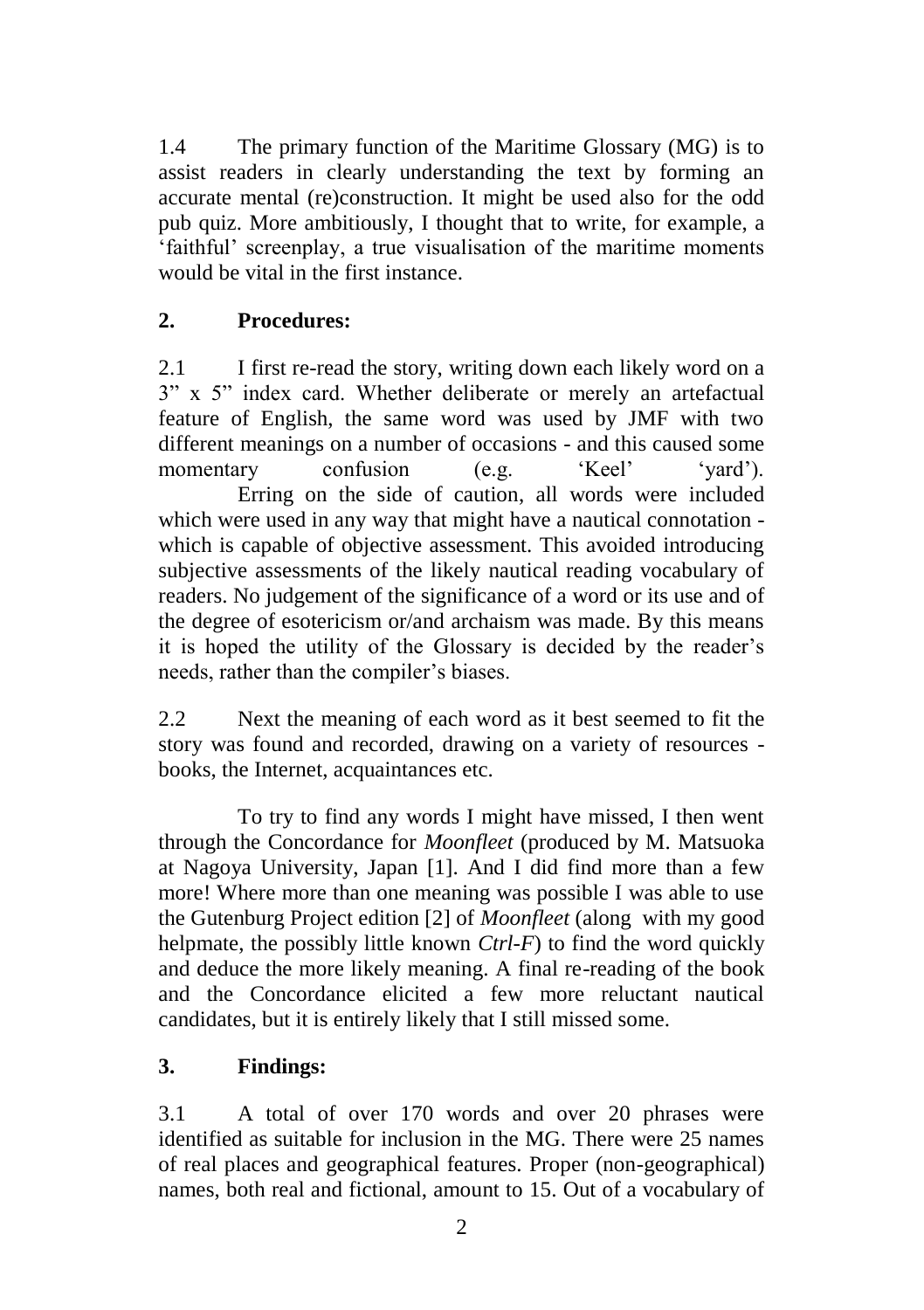over 7,000 different words [1], this does not seem an inordinately large proportion (3%). Of course, most are concentrated into a few chapters where the action is on or near the sea: Chapters VIII, XII, XVI, XVIII (especially) and XIX.

|                               | 'Real' | Fictitious (or unconfirmed) TOTAL |     |
|-------------------------------|--------|-----------------------------------|-----|
| <b>Geographical Names</b>     | 25     |                                   | 29  |
| <b>Non-geographical Names</b> |        |                                   | 15  |
| <b>Nautical Content Words</b> | 135    |                                   | 135 |
| <b>Nautical Phrases</b>       | 14     |                                   | 24  |

The lists are shown in the Appendices.

#### **4. Discussion:**

4.1 Unlike Thomas Hardy, JMF didn't create (nor presumably set out to create) an alter-world. But he has created a number of fictional place-names alongside his use of the real ones. A vocabulary of over 7,000 words in a running total of 84,250 words [1] perhaps doesn't allow enough background context to aid their identification unequivocally. Again, is there any evidence that JMF was concerned to do so?

The Geographical Names List contains place names of coastal features such as ports and harbours as well as those of natural geomorphological ones. What is slightly surprising is the fact that most places are given their actual names but a few have fictitious ones. Thus Anvil Point and St. Alban's Head are prominent headlands on the Dorset coast. *The Snout* is inferred pretty easily from the context (and from the humorous literary re-baptism) to be Portland Bill (Hardy's name was *The Beal* - one meaning of which is boil, pustule [OED]). *Hoar Head* has been identified by Kenneth Warren [3] as White Nothe, roughly 15 miles east of Weymouth. If this is accurate it is another one of JMF's little literary levities.

4.2 Over half the Non-Geographical Names refer to sailing vessels. Which of these are names of real or fictitious ships has been hard to confirm either way.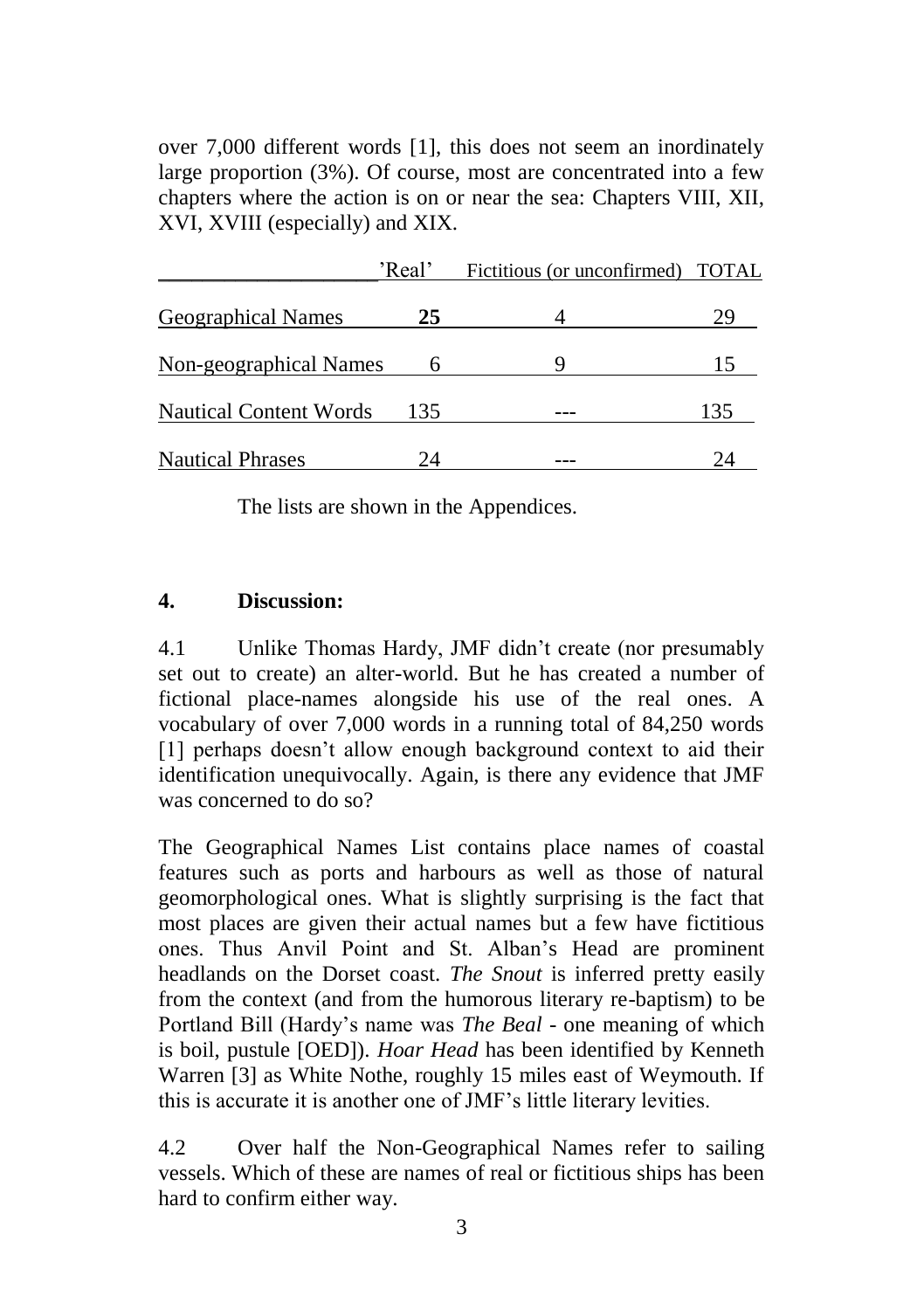4.3 The 'nautical content' words are words that are not proper nouns but have been used with a nautical connotation. Some of these words have a number of meanings in fact - yard, boom, bows, cutter, smack. Others are more specifically nautical - ketch, couper, mariner, sternboard.

4.4. The twenty-odd 'nautical phrases' identified present a greater challenge for a 'landsman' such as myself to fathom. Some have become part of everyday language and perhaps have taken on meaning somewhat different from the original. The help of 'experts' was sought. An ex-trawler man, Nautical dictionaries, the Internet etc. were consulted.

4.5 One question that intruded early on in this project was what was the source of JMF's knowledge of boats, sailing and seamanship? It might seem a surprising addition to his other passions noted by Kenneth Hillier [4]. As I have not come across any negative comments on this aspect of the novel, this would seem to vouch for authenticity. Kenneth Warren's biography [5] mentions a sailor son of neighbours (the Cowdrells), who told the young John exciting tales. Would reference books alone produce what seems to be the use of a period-appropriate vocabulary to produce thoroughly valid descriptions? Would just talking to seamen and fishermen also produce the same verisimilitude? Whilst working on this task I read JMF's *The Lost Stradivarius*, which also briefly alludes to sailing. The central character's family 'keep a yacht in their "little harbour of Encombe" which they use to sail to Weymouth and Lyme Regis [6]. So did JMF experience sailing first had as a child? It is tantalising to speculate on the likelihood of that. Did JMF sail at all at any later time? Whilst living in digs in Durham (1896-1899), did he sail, did he have access to suitable reference books or knowledgeable and/or experienced 'sea dogs'? Is Charles "Skipper" Lynam and activities such as the Thames trip, mentioned by Christopher Hawtree [7], the source of some of Falkner's knowledge? Did he make notes some time before he began writing the story in 1897, or was it the result of a long, long gestation? Kenneth Warren [8] points to the 'early experience of the seaside, of the life of coastal towns and of those Channel landscapes which were to become deeply ingrained in both memory and affection'.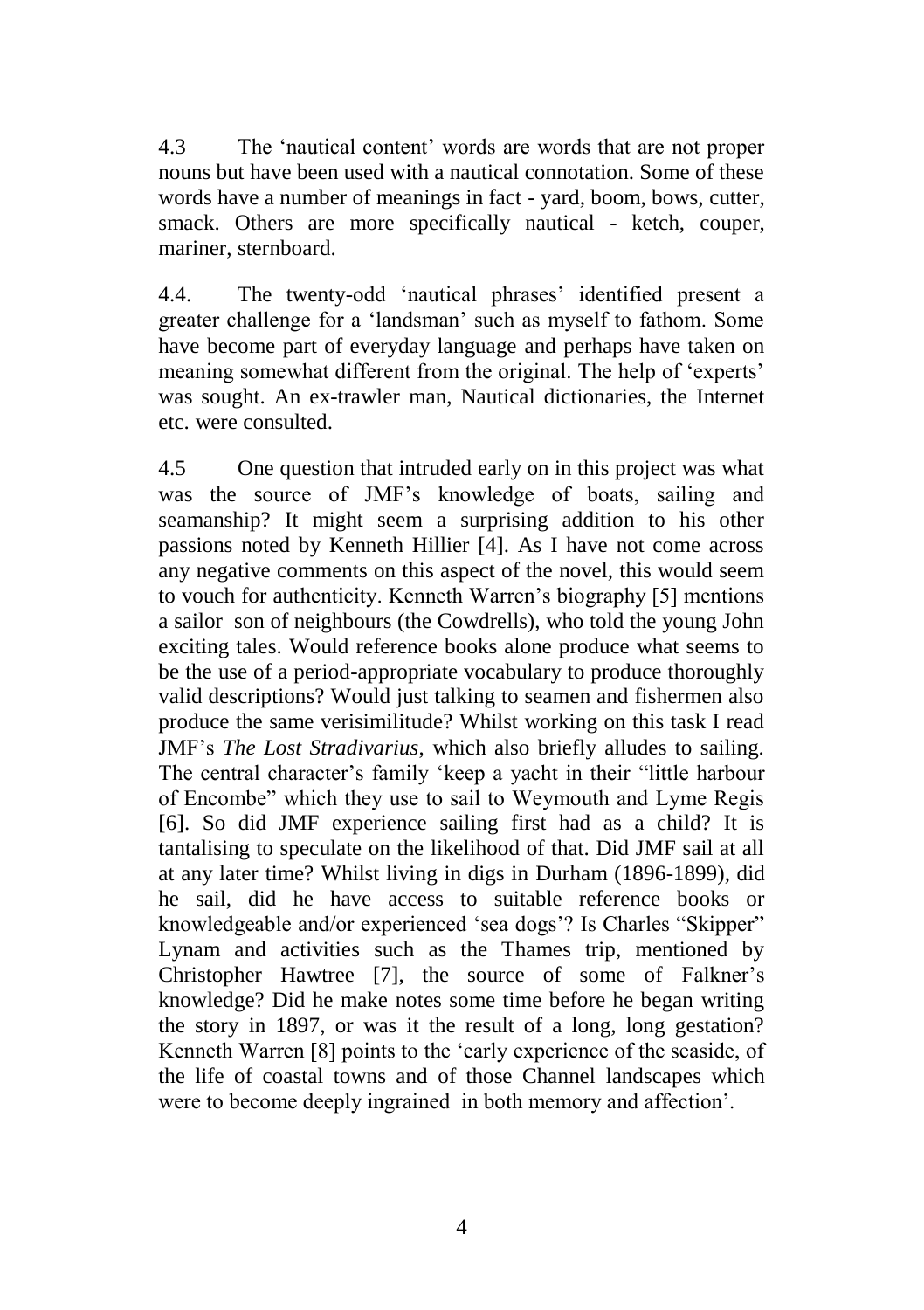4.6 In a letter [9] JMF mentions *Moonfleet* as 'to some extent a boys' and girls' book'. What level of knowledge of maritime matters is to be inferred amongst late Victorian/early Edwardian youth - if anything at all? Andrew Stibbs states that the 'language is difficult (it was published in 1898) but, if it seems pompous sometimes, it is vivid often. When it matters, there is a striking descriptive accuracy and particularity' [10]. From what we know of JMF's characteristic attention to detail this surely applies to matters maritime! One tentative conclusion that might be drawn is that amongst the intended readership familiarity with all things to do with the sea and sailing would be more extensive than in, for instance, today's youngsters. And that presumably applies to adults as well. JMF's attention to detail about sailing might be thought to be lost on many a modern reader without an 'extra' effort. Hence, back to the original impetus for this project.

4.7 As ever, because of the usual restrictions in writing such an article, there are unexplored paths. Does JMF's poetry provide any insights into his knowledge of boats and sailing, for example? Being a desktop effort means that original sources have not been consulted. And Time imposes its own inexorable limits. The author would welcome reader' comments, questions and suggestions that might add to this article.

#### NOTES:

| JMF         | John Meade Falkner                 |
|-------------|------------------------------------|
| <b>OED</b>  | Oxford English Dictionary (online) |
| <b>JMFS</b> | The John Meade Falkner Society     |

#### REFERENCES:

[1] [http://victorian.lang.nagoya-u-ac.jp/cgi](http://victorian.lang.nagoya-u-ac.jp/cgi-bin/conc.cgi?WORD=&HEAD=30)[bin/conc.cgi?WORD=&HEAD=30](http://victorian.lang.nagoya-u-ac.jp/cgi-bin/conc.cgi?WORD=&HEAD=30)  &TAIL=50&LOCALE=C&TEXT=C%3A%2Fusr%2Flocal%2Fetexts%2F falkner%2Fworks%2Fmoonfleet.txt&TITLE=Moonfleet&AUTHORNAME  $=$ Falkner%2C+J.+M [2] htttp://www.gutenberg.org/files/10743/10743-8.txt [3] Warren, K. - John Meade Falkner: A Paradoxical Life (Edwin Mellen Press, 1995) p.121

[4] Hillier, K. - JMFS Journal Vol. 1 No. 6 (July 2005) p.35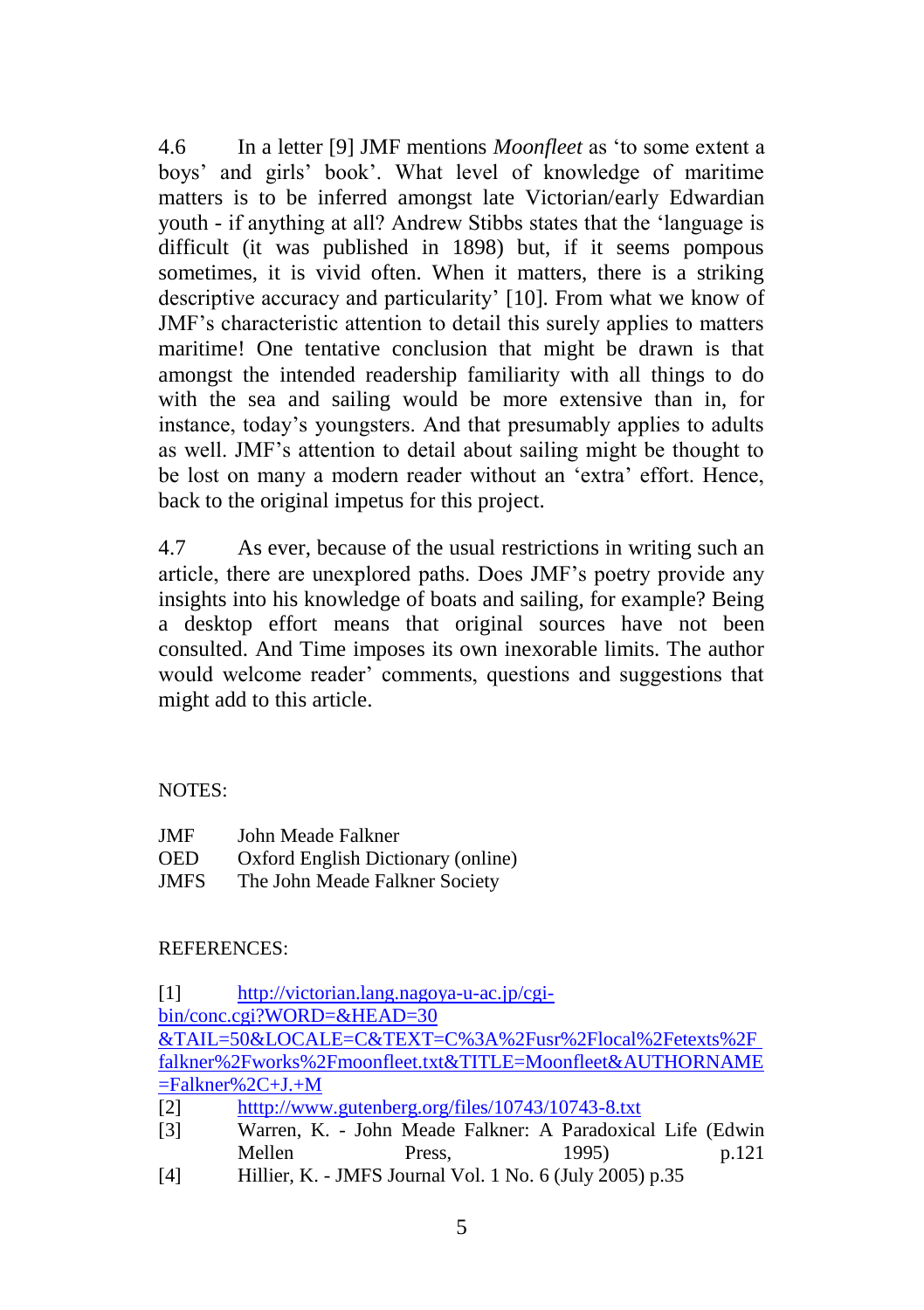- [5] *op.cit.* Warren p.9
- [6] Davey, P. JMFS Journal Vol. 1 No. 1 (July 2000) p.7
- [7] Hawtree, C. JMFS Journal Vol. 1 No. 6 (July 2005) p.23
- [8] *op.cit.* Warren p.11
- [9] *ibid*. P.122
- [10] Stibbs, A. JMFS Journal Vol. 1 No. 2 (July 2001) p.5

## **APPENDICES**:

## I. GEOGRAPHICAL NAMES:

Anvil Point - Bay of Biscay - Bridport - Channel [The English] - Channel Islands - Cowes - Gad Cliff - *Hoar Head* - Holland - Indies - Isle of Wight - Java - Low Countries - Lyme Regis - *Moonfleet* - *Moonfleet Bay* - Newport - Peveril Point - Poole - Purbeck - Scheveningen - *Snout , The* - Solent - Southampton - St. Alban's Head [St. Aldhelm's Head] - St. Mâlo - Start [Point] - Ushant - Weymouth

# II. NON-GEOGRAPHICAL NAMES:

*Aurungebe - Bataviaman - Bonaventura - Darius* - East Indiaman - *Elector* - Excise [Customs &] - Excisemen - *Florida - Gouden Droom -*Gulder *- Marnhull* - Revenue [The] - *Royal Sophy* - Trinity

# III. NAUTICAL CONTENT WORDS:

aft - amidships - anchor baffling - bay/s - beach/ed - beaching - beachmen - berth - bluff boat/s - booms - bows - breaker/s - brig - boroached-to - broadside bulwark/s - buoy/s - burthen calm - canvas - cliff/s - combing - couper - craft -cutter deck-house eddies - eddy - Embayed fathom/s - fishing-smack - flotsam - floundered - fore - forechains founder/ing/ed - free board galley/s - gig - grummet - guillemot/s - gunwale/s hatch/es - hatchway - haven - head - headed - helm - high-water island jolly-boat keel - ketch - kicking-wheel